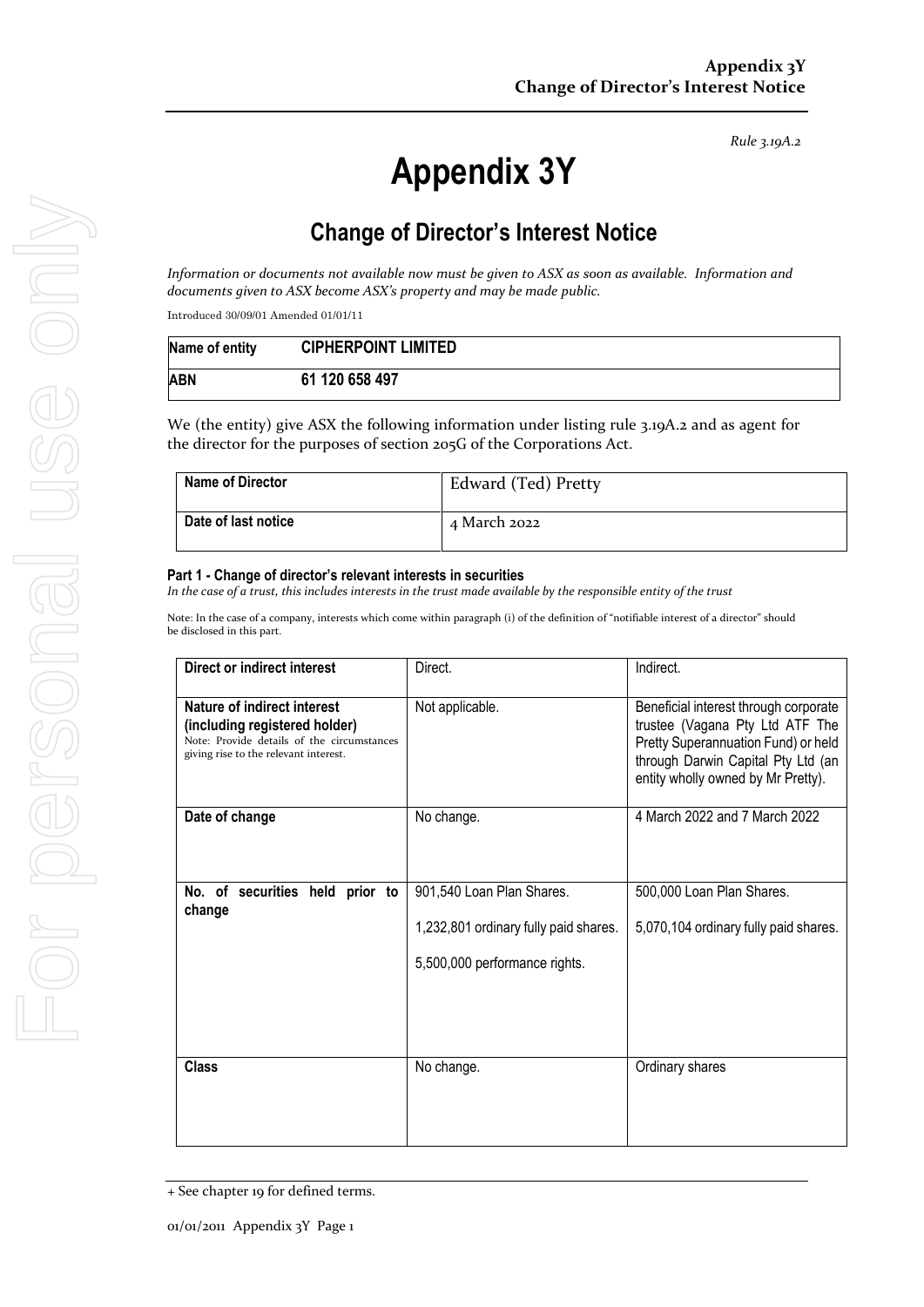| <b>Number acquired</b>                                                                         | None.                                 | 1,030,250                             |
|------------------------------------------------------------------------------------------------|---------------------------------------|---------------------------------------|
|                                                                                                |                                       |                                       |
|                                                                                                |                                       |                                       |
|                                                                                                |                                       |                                       |
|                                                                                                |                                       |                                       |
|                                                                                                |                                       |                                       |
|                                                                                                |                                       |                                       |
|                                                                                                |                                       |                                       |
|                                                                                                |                                       |                                       |
| Number disposed                                                                                | None                                  | None                                  |
|                                                                                                |                                       |                                       |
|                                                                                                |                                       |                                       |
|                                                                                                |                                       |                                       |
|                                                                                                |                                       |                                       |
|                                                                                                |                                       |                                       |
|                                                                                                |                                       |                                       |
|                                                                                                |                                       |                                       |
|                                                                                                |                                       |                                       |
| <b>Value/Consideration</b>                                                                     | Not applicable.                       | 630,250<br>purchased<br>shares<br>at  |
| Note: If consideration is non-cash, provide                                                    |                                       | \$0.026                               |
| details and estimated valuation                                                                |                                       | 400,000 - shares purchased at         |
|                                                                                                |                                       | \$0.025                               |
| No. of securities held after change                                                            | 901,540 Loan Plan Shares.             | 500,000 Loan Plan Shares.             |
|                                                                                                |                                       |                                       |
|                                                                                                | 1,232,801 ordinary fully paid shares. | 6,100,354 ordinary fully paid shares. |
|                                                                                                | 5,500,000 performance rights.         |                                       |
|                                                                                                |                                       |                                       |
|                                                                                                |                                       |                                       |
|                                                                                                |                                       |                                       |
|                                                                                                |                                       |                                       |
|                                                                                                |                                       |                                       |
|                                                                                                |                                       |                                       |
|                                                                                                |                                       |                                       |
|                                                                                                |                                       |                                       |
|                                                                                                |                                       |                                       |
| Nature of change<br>Example: on-market trade, off-market trade,                                | Not applicable.                       | On-market purchase.                   |
| exercise of options, issue of securities under<br>dividend reinvestment plan, participation in |                                       |                                       |
| buy-back                                                                                       |                                       |                                       |
|                                                                                                |                                       |                                       |

<sup>+</sup> See chapter 19 for defined terms.